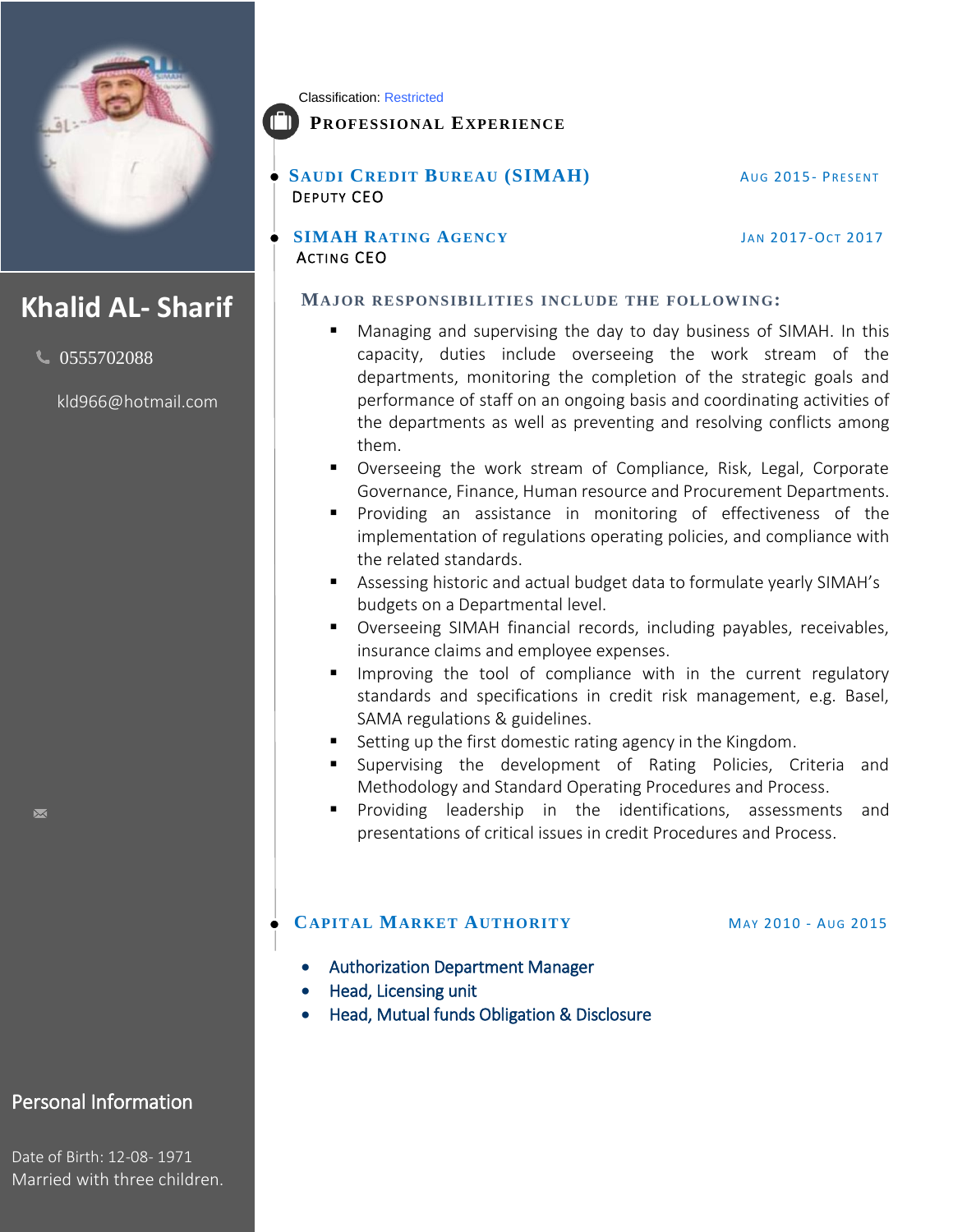Classification: Restricted

#### **MAJOR RESPONSIBILITIES INCLUDE THE FOLLOWING:**

- Authorize qualified and "fit and proper" persons, to own, operate and conduct securities businesses, review and processing of new securities business application for authorization/license.
- Monitor and promote mutual funds' compliance with the Capital Market Law and Implementing Regulations and disclosures made in the Offering Documents/T&C.
- Participated in various activities and team works at all CMA levels, such as developing Mutual Fund's reporting System and operational manual, Credit Rating Project, CMA Fees project, and corporate Governance for Authorized Persons. In addition to authorization department operational manual.

#### **• SAUDI ARABIAN MONETARY AGENCY (SAMA)** JAN 1995 - APRIL 2010

Senior banking supervisor- Banking supervision Department

#### **MAJOR RESPONSIBILITIES INCLUDE THE FOLLOWING:**

- **Providing policy inputs on regulatory and supervisory matters** concerning the health of the Saudi banking system to ensure its' safety and soundness by addressing aspects such as profitability, liquidity, capital adequacy, asset quality…etc.
- Analyzing bank financial statements, prudential returns, and other relevant financial and prudential information. Also provided approval to banks to publish their financial statements, as well as approving their dividend payout, and taxes & zakat.
- In charge of SIMAH file from 2004 to 2010.
- **Prepared banking system-wide reports concerning remittances,** personnel loans, customer deposits, Islamic financial instrument.. etc.
- Basel II: Responsible to ensure the ability of the bank over which I have supervisory responsibilities to implement the Standaradized Approaches concerning Basel II.
- Evaluating the assets quality of banks, covering loans portfolio and rating them based on factors such as the creditworthiness of the borrower, past due loans, collateral, adequacy for allowances, etc.
- Ensuring banks' compliance with the Banking Control Law, Company law, SAMA's rules and regulations, and the dictates of the Basel Committee on various elements of banking supervision. This includes Basel Core Principles for Effective Banking Supervision, disclosure practices, risk managements practice, and Accounting Standards of Commercial Banks.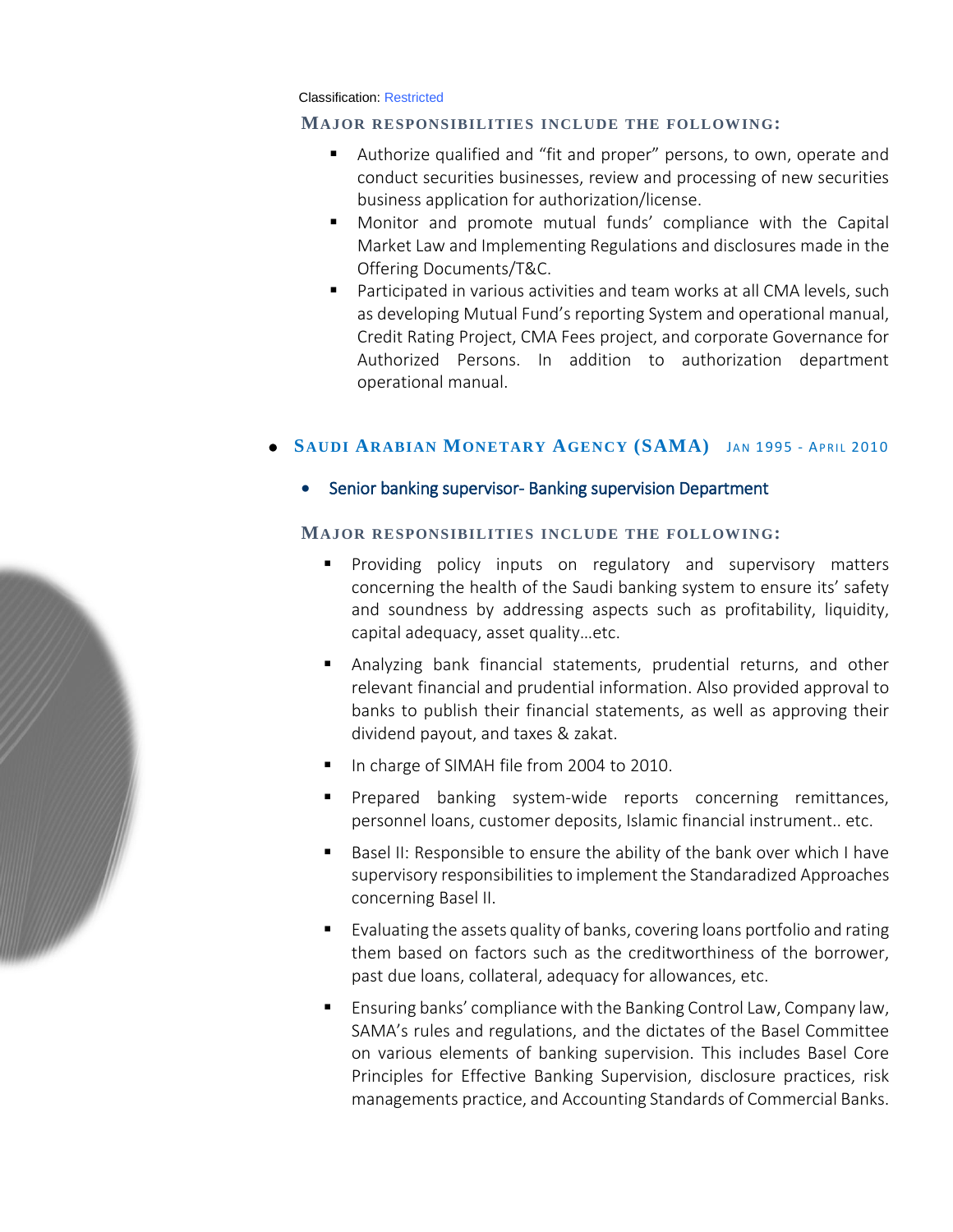Classification: Restricted

- Studying and analyzing banks' requests for approval of credit facilities by reviewing the borrower's financial position, cash flows, and assessment of credit, market, interest rate, and foreign exchange risks.
- Studying bank's requests for senior positions appointment through an assessment of qualification requirements including SAMA's Fit and Proper rules.

#### **Committees and Team works in SAMA**

- **The Financial Controllers' committee (FCC).**
- GCC banking Supervision Committee.
- Editing Committee, Islamic Financial Services Board, Malysia.
- **Task Force on Supervisory Colleges, Basel Committee for Banking** Supervision, BIS, Switzerland.
- GCC sub-supervisory committee to unify and coordinate the supervision and control of banking requirements among GCC countries in order to establish a monetary union to issue a single currency.
- Participated in drafting Credit Information Law and regulation.
- SAMA representative in SIMAH board of directors.
- Teamwork to develop the new version of ELECTRONIC RETURNS MAMNAGEMNT SYSTEM (ERMS II). This system is main source of all prudential returns received from banks.
- **DEDUAL THE STATE OF STATE OF STATE IS A STATE IMAGE IN STATE IMAGES** Joint teamwork between SAMA, DZIT, CMA to study the imposing tax and Zakt on Mutul funds, and Value Added Tax (V.A.T) on financial services.
- Joint teamwork between Banking supervision Dept. and Statistical and research Dept, in SAMA concerning common supervisory and statistical issues.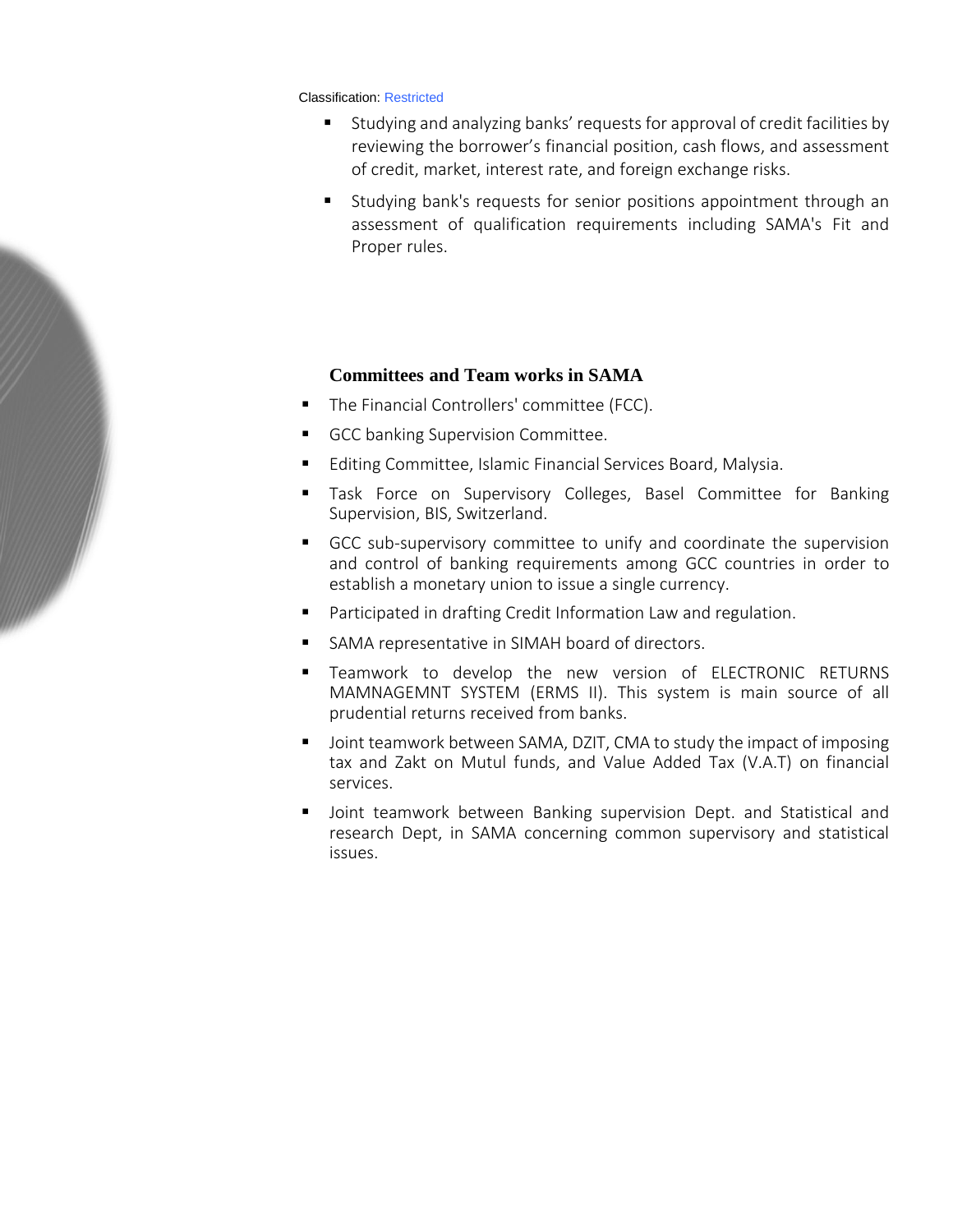## **EDUCATION**

F

- **MASTER DEGREE OF BUSINESS ADMINISTRATION** Jan, 2018 Al Yamama University, GPA (3.88/4) with Summa Cum laude Honors.
- **BACHELOR IN ACCOUNTING** 1993

King Abullaziz University, Saudi Arabia.

- **ONE YEAR ENGLISH LANGUAGE COURSE** 1997 San Diego state university, USA.
- **GENERAL SECURITIES QUALIFICATION CERTIFICATE (CME-1) SEP 2014**
- **SOCPA FOUNDATION COURSES**

# **BOARD AND COMMITTEES MEMBERSHIP**

| Board Member-SIMAH Rating Agency.                          | Jan 2022- Present   |
|------------------------------------------------------------|---------------------|
| Chairman of Credit Rating Committee, Tassnief<br>$\bullet$ | Aug 2021- Present   |
| Independent Member of Investment and Risk                  | May 2019- Present   |
| Committee, Kafala Program                                  |                     |
| Chairman of Administrative and Supervisory<br>$\bullet$    | Oct 2018- Present   |
| Committee, SIMAH Rating Agency                             |                     |
| Independent board member, real estate private<br>$\bullet$ | July 2018- Present  |
| Funds, and public funds, Albilad Capital                   |                     |
| Board Member- Qarar Consultancy Company<br>$\bullet$       | Oct 2015- Dec 2021  |
| Chairman of Audit Committee, Alakaria Hanmi<br>$\bullet$   | June 2019-Dec 2020  |
| For Project Management                                     |                     |
| Chairman- Procurement Committee- SIMAH                     | Sep 2017- Present   |
| Member of Credit Information Committee,                    | Jan 2016- Present   |
| Arab Monetary Funds, Abu Dhabi                             |                     |
| Chairman-Veda@SIMHA<br>$\bullet$                           | Oct 2017- Dec-2019  |
| Board Member-SIMAH Rating Agency.                          | July 2015-Oct 2017  |
| Chairman-SIMAH Rating Agency.                              | Jan2015 - July 2015 |